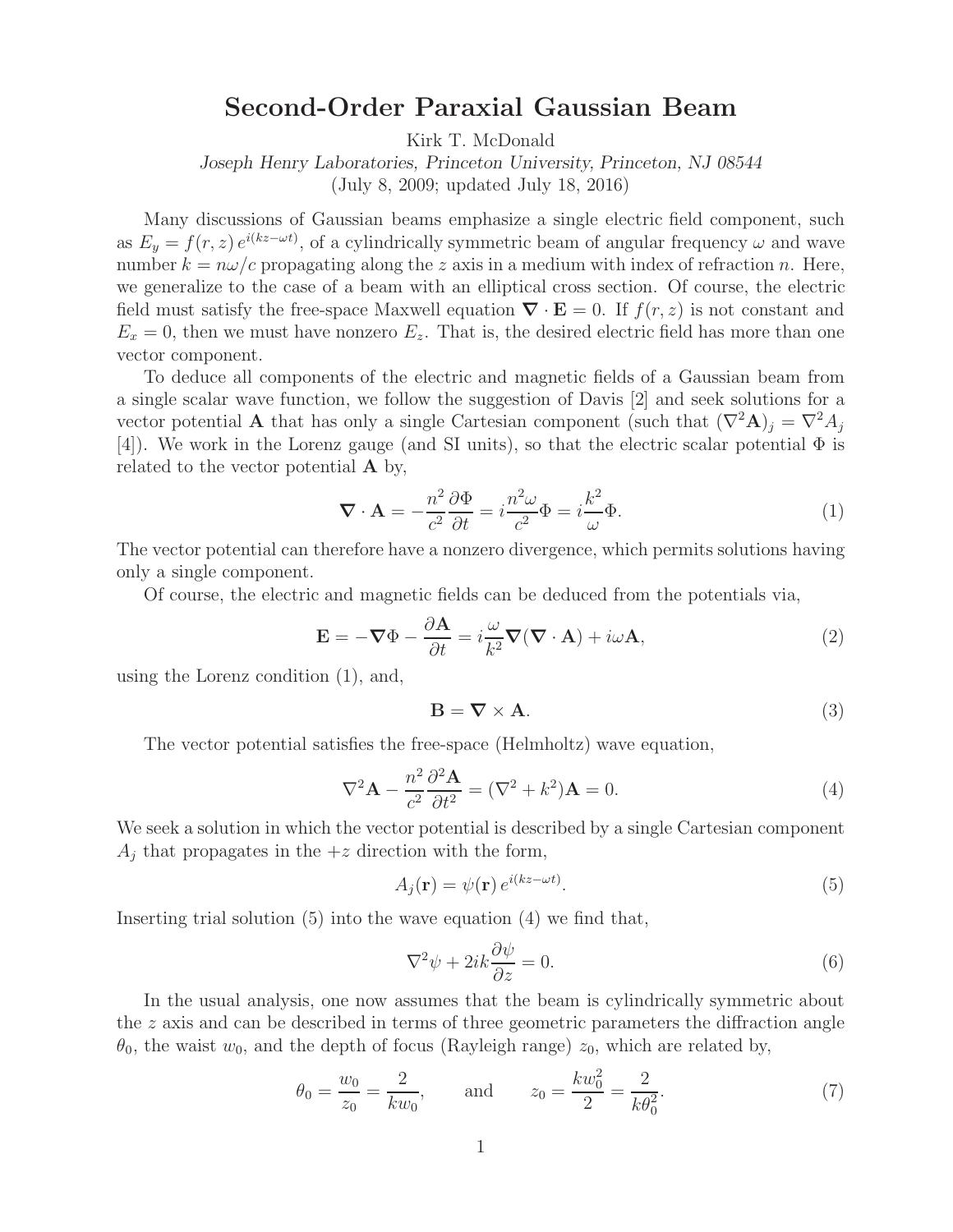

Changing variables and noting relations (7), eq. (6) takes the form,

$$
\nabla_{\perp}^{2} \psi + 4i \frac{\partial \psi}{\partial \varsigma} + \theta_0^2 \frac{\partial^2 \psi}{\partial \varsigma^2} = 0, \tag{8}
$$

where,

$$
\nabla_{\perp}^{2} \psi = \frac{\partial^{2} \psi}{\partial \xi^{2}} + \frac{\partial^{2} \psi}{\partial v^{2}} = \frac{1}{\rho} \frac{\partial}{\partial \rho} \left( \rho \frac{\partial \psi}{\partial \rho} \right), \tag{9}
$$

since  $\psi$  is assumed to be independent of the azimuth  $\phi$ .

The form of eq. (8) suggests the series expansion,

$$
\psi = \psi_0 + \theta_0^2 \psi_2 + \theta_0^4 \psi_4 + \dots \tag{10}
$$

in terms of the small parameter  $\theta_0^2$ . Inserting this into eq. (8) and collecting terms of order  $\theta_0^0$  and  $\theta_0^2$ , we find,

$$
\nabla_{\perp}^{2} \psi_0 + 4i \frac{\partial \psi_0}{\partial \varsigma} = 0, \tag{11}
$$

and,

$$
\nabla_{\perp}^{2} \psi_{2} + 4i \frac{\partial \psi_{2}}{\partial \varsigma} = -\frac{\partial^{2} \psi_{0}}{\partial \varsigma^{2}},\tag{12}
$$

*etc.*

#### **1 Zeroth-Order Gaussian Beam**

Equation (11) is called the paraxial wave equation, whose solution we obtain by an "educated guess". Namely, we expect the transverse behavior of the wave function  $\psi_0$  to be Gaussian, but with a width that varies with  $z$ . Also, the amplitude of the wave should vary with  $z$ , asymptotically falling as  $1/z$ . We work in the scaled coordinates  $\rho$  and  $\varsigma$ , and write a trial solution as,

$$
\psi_0 = h(\varsigma) e^{-f(\varsigma)\rho^2},\tag{13}
$$

where the possibly complex functions f and h are defined to obey  $f(0) = 1 = h(0)$ . Since the transverse coordinate  $\rho$  is scaled by the waist  $w_0$ , we see that  $Re(f) = w_0^2/w^2(\varsigma)$  where  $w(\varsigma)$ is the beam width at position  $\varsigma$ . From the geometric parameters (6) we see  $w(\varsigma) \approx \theta_0 z = w_0 \varsigma$ for large  $\varsigma$ . Hence, we expect that  $Re(f) \approx 1/\varsigma^2$  for large  $\varsigma$ . Also, we expect the amplitude h to obey  $|h| \approx 1/\varsigma$  for large  $\varsigma$ .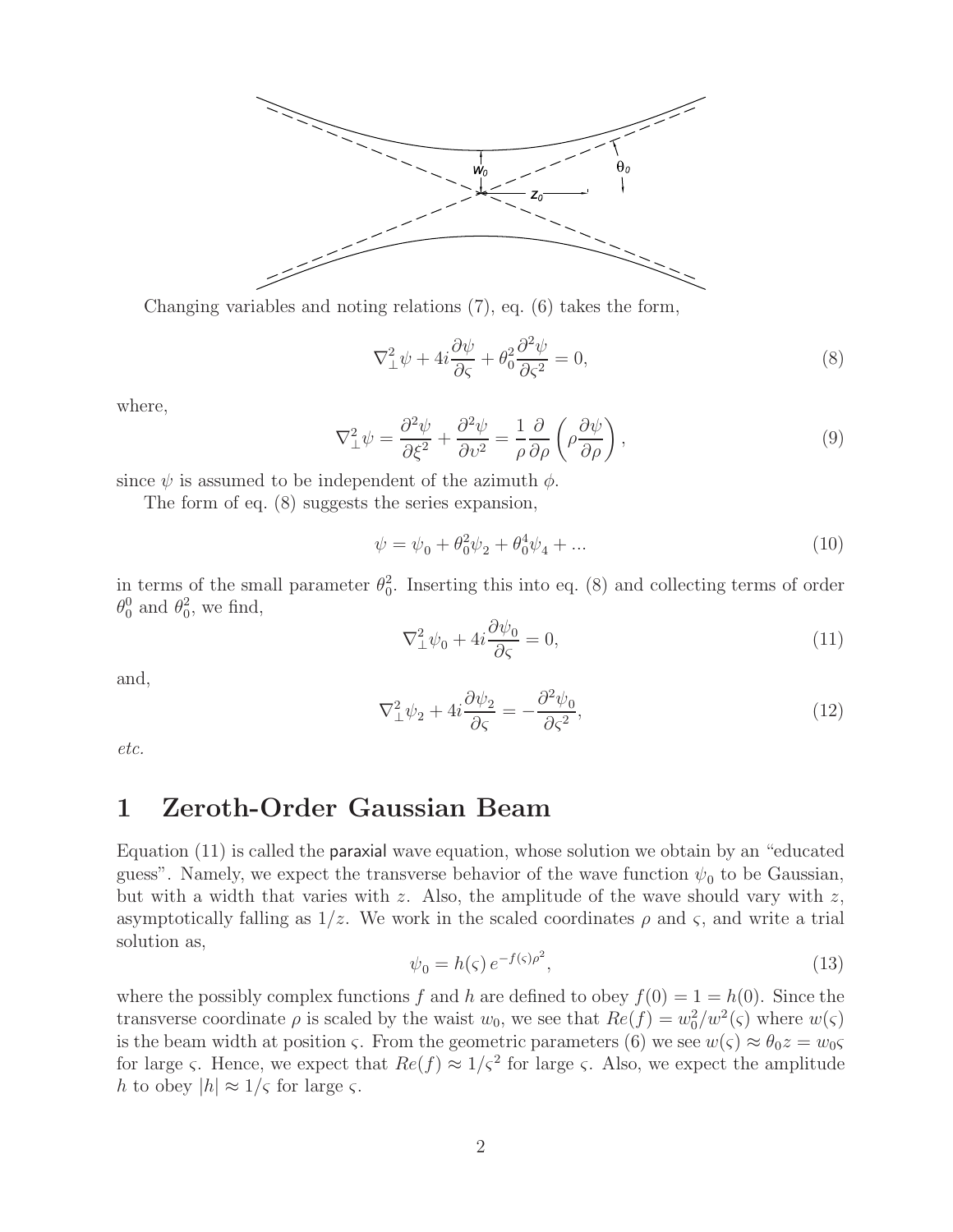Plugging the trial solution (13) into the paraxial wave equation (11) we find that,

$$
- f h + i h' + \rho^2 h (f^2 - i f') = 0.
$$
 (14)

For this to be true at all values of  $\rho$  we must have,

$$
\frac{f'}{f^2} = -i, \qquad \text{and} \qquad \frac{h'}{fh} = -i.
$$
 (15)

We see that  $f = h$  is a solution – despite the different physical origin of these two functions as the transverse width and amplitude of the wave. We integrate the first of eq. (15) to obtain,

$$
\frac{1}{f} = C + i\varsigma. \tag{16}
$$

Our definition  $f(0) = 1$  determines that  $C = 1$ . That is,

$$
f = \frac{1}{1 + i\varsigma} = \frac{1 - i\varsigma}{1 + \varsigma^2} = \frac{e^{-i\tan^{-1}\varsigma}}{\sqrt{1 + \varsigma^2}}.
$$
 (17)

Note that  $Re(f) = 1/(1 + \varsigma^2) = w_0^2/w^2(\varsigma)$ , while  $|f| = 1/\sqrt{1 + \varsigma^2}$ , so that  $f = h$  is in fact consistent with the asymptotic expectations discussed above. The longitudinal dependence of the width of the Gaussian beam is now seen to be,

$$
w(\varsigma) = w_0 \sqrt{1 + \varsigma^2}.\tag{18}
$$

The lowest-order wave function is,

$$
\psi_0 = f e^{-f\rho^2} = \frac{e^{-i\tan^{-1}\varsigma}}{\sqrt{1+\varsigma^2}} e^{-\rho^2/(1+\varsigma^2)} e^{i\varsigma\rho^2/(1+\varsigma^2)}.
$$
\n(19)

The factor  $e^{-i \tan^{-1} \varsigma}$  in  $\psi_0$  is the so-called Gouy phase shift, which changes from 0 to  $\pi/2$ as z varies from 0 to  $\infty$ , with the most rapid change near the  $z_0$ . For large z the phase factor  $e^{i\varsigma\rho^2/(1+\varsigma^2)}$  can be written as  $e^{ikr^2/(2z)}$ , recalling eq. (6). When this is combined with the traveling wave factor  $e^{i(kz-\omega t)}$  we have,

$$
e^{i[kz(1+r_\perp^2/2z^2)-\omega t]} \approx e^{i(kr-\omega t)},\tag{20}
$$

where  $r = \sqrt{z^2 + r_\perp^2}$ . Thus, the wave function  $\psi_0$  is a modulated spherical wave for large z, but is a modulated plane wave near the focus.

### **2 Second-Order Gaussian Beam**

The solution to eq. (12) for  $\psi_2$  has been given in [2], and that for  $\psi_4$  has been discussed in [3].

In particular,

$$
\psi_2 = \left(\frac{f}{2} - \frac{f^3 \rho^4}{4}\right) \psi_0 = \left(\frac{f^2}{2} - \frac{f^4 \rho^4}{4}\right) e^{-f\rho^2}.
$$
\n(21)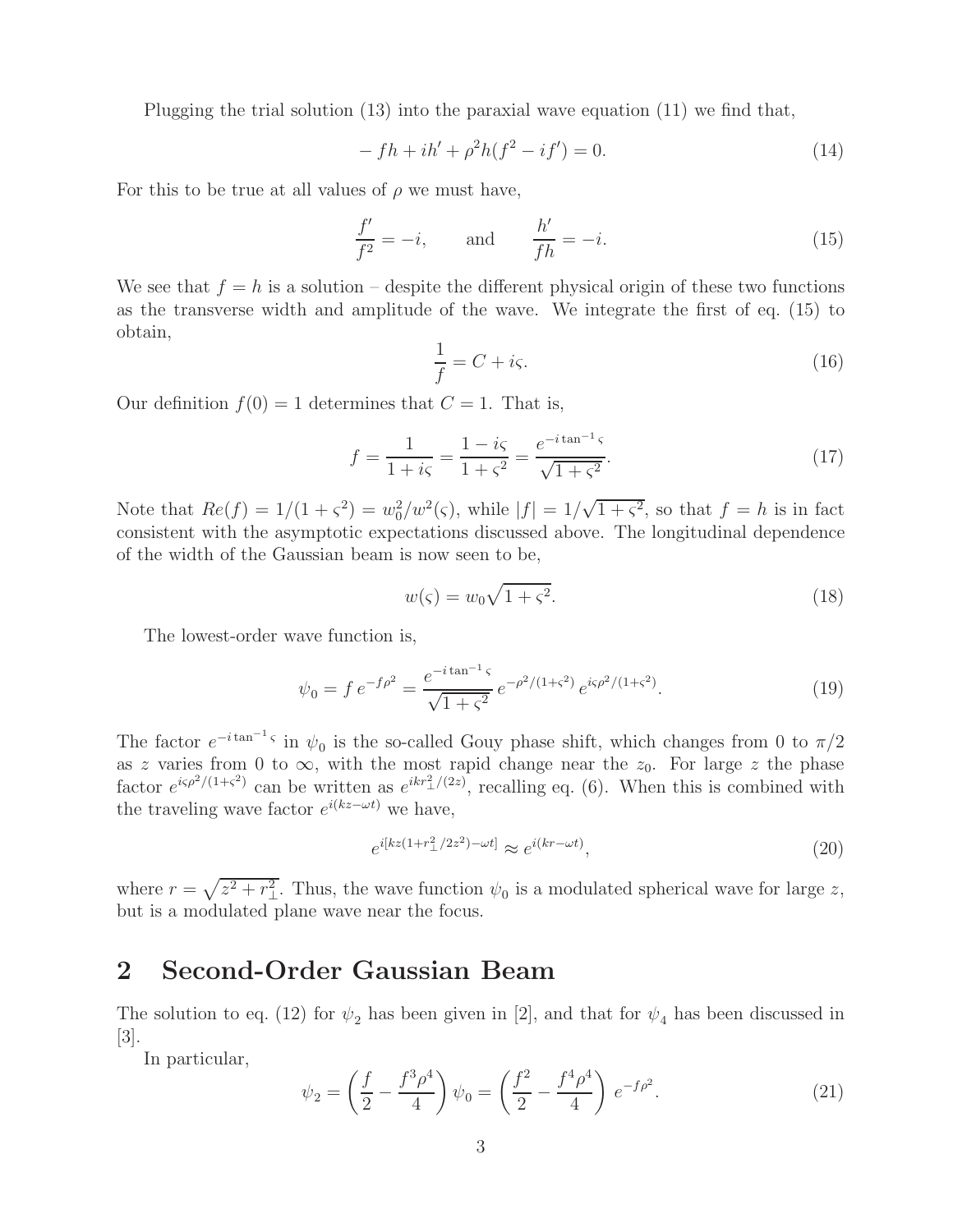We now verify that the form (21) satisfies eq. (12). First,

$$
-\frac{\partial^2 \psi_0}{\partial \zeta^2} = -\frac{\partial^2}{\partial \zeta^2} f e^{-f\rho^2} = -\frac{\partial}{\partial \zeta} f'(1 - f\rho^2) e^{-f\rho^2} = i \frac{\partial}{\partial \zeta} (f^2 - f^3 \rho^2) e^{-f\rho^2}
$$
  
=  $if'[2f - 3f^2\rho^2 - \rho^2(f^2 - f^3\rho^2)] e^{-f\rho^2}$   
=  $(2f^3 - 4f^4\rho^2 + f^5\rho^4) e^{-f\rho^2},$  (22)

recalling eq. (15). Next,

$$
\frac{\partial^2 \psi_2}{\partial \xi^2} = \frac{\partial^2}{\partial \xi^2} \left( \frac{f^2}{2} - \frac{f^4 \rho^4}{4} \right) e^{-f \rho^2} = \frac{\partial}{\partial \xi} \xi \left( -f^3 + \frac{f^5 \rho^4}{2} - f^4 \rho^2 \right) e^{-f \rho^2}
$$

$$
= \left[ -f^3 + \frac{f^5 \rho^4}{2} - f^4 \rho^2 + \xi^2 \left( 4f^5 \rho^2 - f^6 \rho^4 \right) \right] e^{-f \rho^2}
$$
(23)

Hence,

$$
\nabla_{\perp}^{2} \psi_{2} = \left( -2f^{3} + 5f^{5}\rho^{4} - 2f^{4}\rho^{2} - f^{6}\rho^{4} \right) e^{-f\rho^{2}}
$$
\n(24)

Finally,

$$
4i\frac{\partial\psi_2}{\partial\zeta} = 4i\frac{\partial}{\partial\zeta} \left(\frac{f^2}{2} - \frac{f^4\rho^4}{4}\right) e^{-f\rho^2} = 4if' \left(f - f^3\rho^4 - \frac{f^2\rho^2}{2} + \frac{f^4\rho^4}{4}\right) e^{-f\rho^2}
$$
  
= 
$$
(4f^3 - 4f^5\rho^4 - 2f^4\rho^2 + f^6\rho^4) e^{-f\rho^2}
$$
(25)

Thus,

$$
\nabla_{\perp}^{2} \psi_{2} + 4i \frac{\partial \psi_{2}}{\partial \varsigma} = \left( 2f^{3} + f^{5}\rho^{4} - 4f^{4}\rho^{2} \right) e^{-f\rho^{2}} = -\frac{\partial^{2} \psi_{0}}{\partial \varsigma^{2}}.
$$
\n(26)

# **3 Third-Order Electric and Magnetic Fields**

To obtain the electric and magnetic fields of a second-order Gaussian beam that is polarized in the  $y$  direction,<sup>1</sup> we take the vector potential to be,

$$
A_x = 0, \quad A_y = \frac{E_0}{i\omega} (\psi_0 + \theta_0^2 \psi_2) e^{i(kz - \omega t)} = \frac{E_0}{i\omega} \left[ f + \theta_0^2 \left( \frac{f^2}{2} - \frac{f^4 \rho^4}{4} \right) \right] e^{-f\rho^2} e^{i(kz - \omega t)}, \quad A_z = 0.
$$
\n(27)

Then,

$$
i\frac{\omega}{k^2}\nabla \cdot \mathbf{A} = -\frac{E_0 \theta_0^2 y}{4} \left[ 2f^2 + \theta_0^2 \left( f^3 - \frac{f^5 \rho^4}{4} - f^4 \rho^2 \right) \right] e^{-f\rho^2} e^{i(kz - \omega t)} \approx -\frac{E_0 \theta_0^2 y}{2} f^2 e^{-f\rho^2} e^{i(kz - \omega t)}.
$$
\n(28)

<sup>1</sup>Other polarizations are, of course, possible. A vector potential with only an *x*-component leads to *x*-polarization, while one with only a *z*-component leads to radial polarization, as discussed, for example, in secs. 2.4 and 2.5 of [1], respectively.